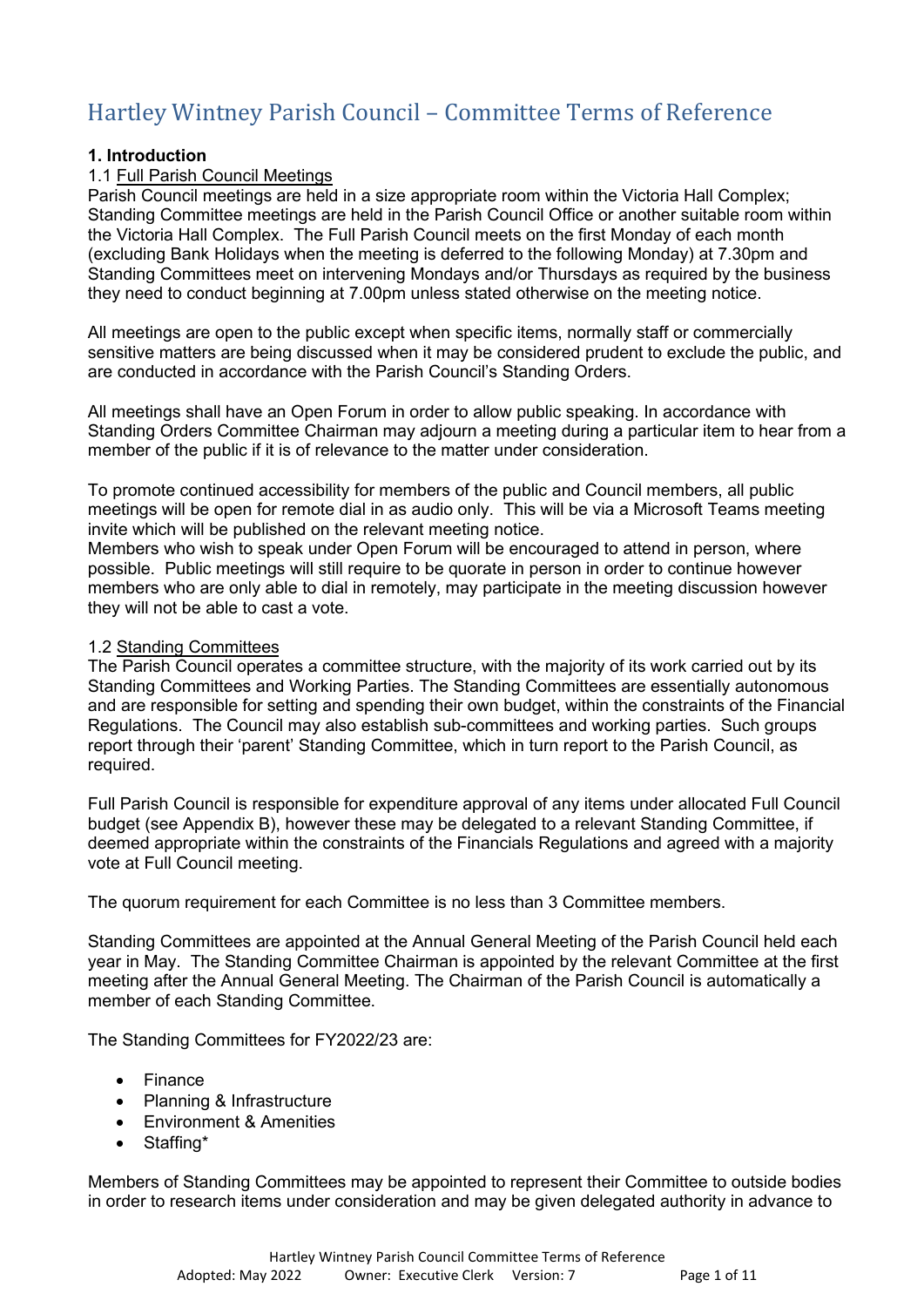act as required on a specific matter. To ensure that members are not working independently of the council, all correspondence must be approved by the Parish Office and members should report back to the relevant standing committee at the next meeting.

Minutes of Standing Committees are approved at its next meeting (not that of the Parish Council) and will be circulated at the next Full Parish Council meeting for information only. If required under a "Standing Committee Recommendation" agenda item its Chairman can table for the Parish Council Meeting:

- matters which by virtue of Standing Orders or Financial Regulations require approval of Full Council
- matters of particular relevance and/or concern to all members.

Members may raise items not included on the meeting agenda under the "Parish Councillor's Matters" agenda item during which any matter may be discussed however no formative decision may be made under this agenda item.

It is recommended for each Standing Committee to have 6 at least six named members and those Councillors not named as members will automatically become 'Stand in' members who may be called upon if a Committee is not quorate. In this instance, stand in members will be granted full voting rights for that meeting.

#### **2. Finance Committee**

The Finance Committee is comprised of the Chairman and Vice Chairman of the Parish Council, representatives of the other Standing Committees and one other member. In the event that the Chairman of a standing Committee is also the Chairman or Vice Chairman, other members can be appointed. The total number of members of the Finance Committee should be at least 6. The Community Bus Working Party and Lucy Pygott Centre Steering Group shall report back through this Standing Committee The following is a brief resume of the Standing Committee's areas of responsibility:

- Receipt and overview of the Parish Council accounts
- Provision of grants
- Banking arrangements
- Investments
- Public Works Loan Board
- Implementation of financial internal & external audit recommendations
- Preparation of the precept and annual budgets, via the collation of Committee produced budgets
- Receipt and overview of the asset register
- Expenditure approval in line with allocation budget (see Appendix C)
- Tender notices
- Assessment and management of Parish Council reserves
- Asset management including Community Bus and Lucy Pygott Centre
- Review of staff salary payscales for annual budgeting purposes in conjunction with the Staffing Committee

As in line with Hartley Wintney Parish Council Financial Regulations (see Appendix A), this Standing Committee shall have authority to spend items up to £15,000, as identified via the Community Aspirations and Projects Lists. It is recommended that the Projects list is ratified at Full Council prior to submission of the following year's budget.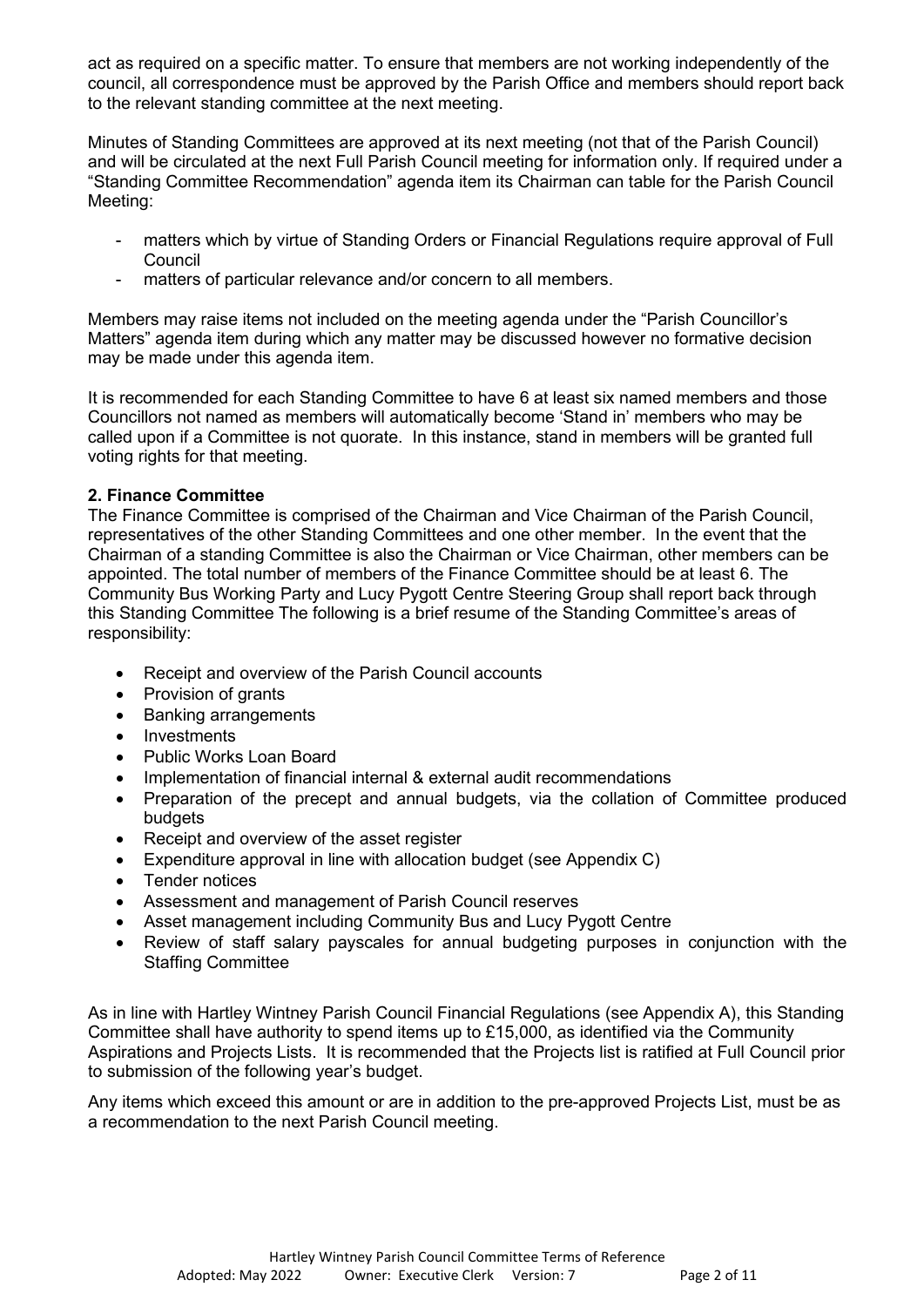# **3. Planning & Infrastructure Committee**

The Planning Committee is comprised of at least 6 members of the Parish Council. All Members must undertake basic planning training, where possible.

*As part of the membership of this Committee, all members will agree to remain impartial on planning matters, declare interests and refrain from disclosing an opinion on planning applications within a public forum, unless authorised to do so on behalf of the Parish Council and Planning Committee*. The Neighbourhood Plan Steering Group and Conservation Area Review Group shall report back through this Standing Committee.

The Planning & Infrastructure Committee maintain delegation rights to run planning discussions remotely in the instances where, there would be an unnecessary delay to planning responses due to reduced consultation timeframes and/or availability of Planning Committee members for an in person meeting. Remote/online planning discussions are open to members of the public to listen in and will be publicised as per all other public council meetings. The following is a brief resume of the Standing Committee's areas of responsibility:

- Expenditure approval in line with allocation budget (see Appendix D)
- Preparation of annual budgets, for submission to Finance Committee for collation
- Parish Neighbourhood Plan via appropriate Steering Group
- Planning applications: submission of comments on planning applications within and impacting on the parish
- Planning applications and appeals: appoint a representative to deliver a pre-agreed speech to HDC Planning Committee on applications which merit further representation by the Parish **Council**
- Conservation Areas: monitoring and liaison with Hart District Council
- Licencing applications: submission of comments on licencing applications within the parish
- Planning Appeals: representations at Planning Inspectorate hearings and public enquiries as necessary
- The Committee can meet with residents, local developers and third parties, as appropriate, to discuss and review developments, working in line with the Hartley Wintney Neighbourhood plan.
- Local Development Framework: monitor changes and preparation of the Parish Council submission
- Local Development: to represent the Parish Council at pre-planning meetings as considered appropriate and to hear submissions from developers
- To review the Neighbourhood Plan at least every 5 years after it has been 'made'. The Committee will promote the use of the Neighbourhood Plan, as required
- To make comment and representations, as appropriate, on neighbouring Parish Neighbourhood Plans
- Minerals & Waste: liaison with neighbouring parishes and preparation of Parish Council submission
- Housing, including Affordable: liaison with Hart District Council, Vivid Housing Group and HHA/ Hastoe Housing Association
- Aviation: representation on Blackbushe Airport Consultative Committee
- Parking: liaison with relevant authorities to improve on and off street parking facilities and controls
- Highways and Traffic: represent the Parish Council on highways and traffic related matters including pedestrian safety
- Community Buildings (exc. Lucy Pygott Centre) and Parish Office: maintenance and improvements

As in line with Hartley Wintney Parish Council Financial Regulations (see Appendix A), this Standing Committee shall have authority to spend items up to £5000, as identified via the Community Aspirations and Projects List. It is recommended that the Projects list is ratified at Full Council prior to submission of the following year's budget.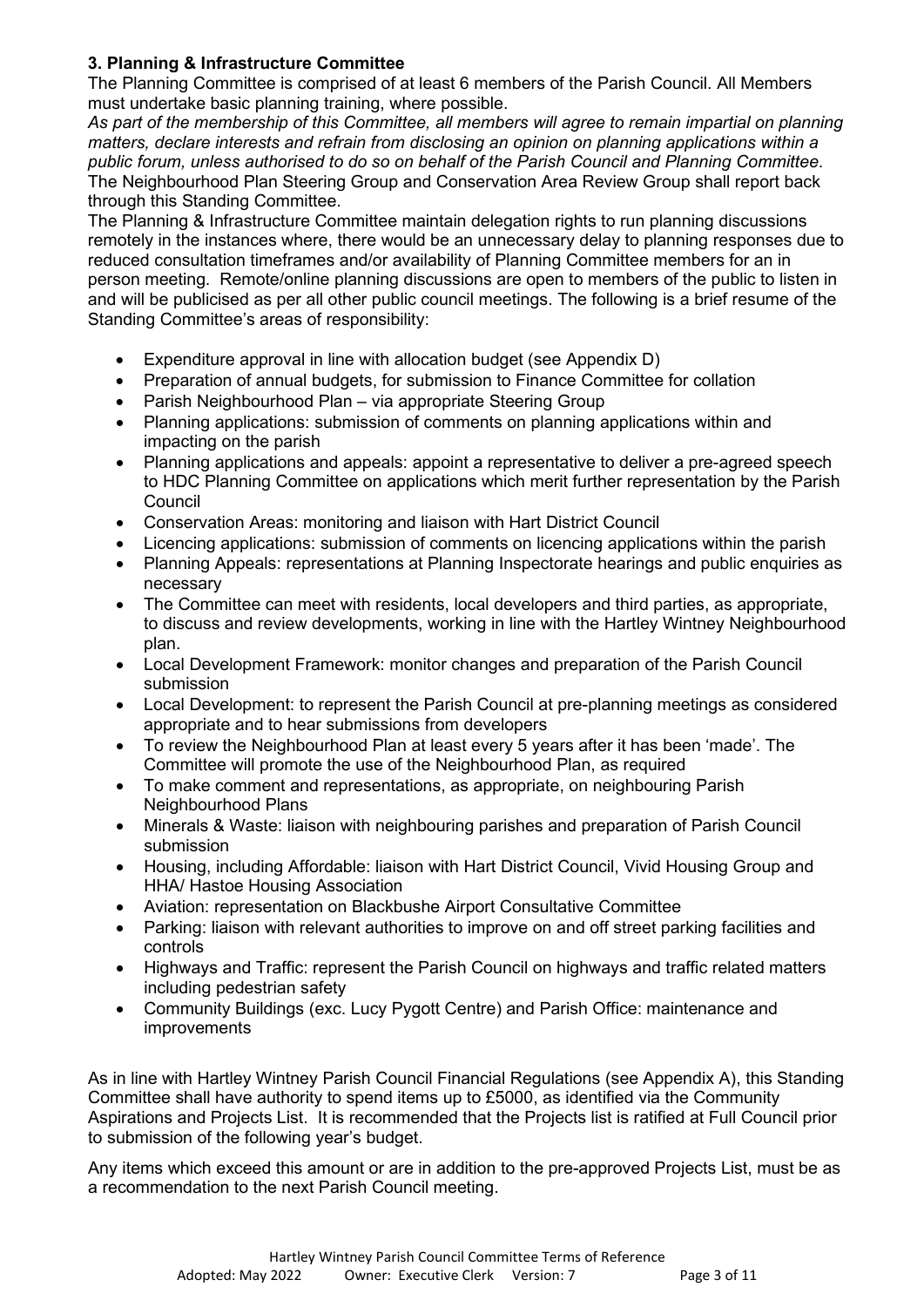### **4. Environment & Amenities Committee**

The Environment and Amenities Committee is comprised of at least any 6 members of the Parish Council. The following is a brief resume of the Standing Committee's areas of responsibility:

- Expenditure approval in line with allocation budget (see Appendix E)
- Preparation of annual budgets, for submission to Finance Committee for collation
- Hart Leisure Strategy: support, input and assistance
- Youth: provision of improved facilities and youth events programme
- Memorial & Jubilee Fields: maintenance and development of uses
- Play Areas: provision, maintenance and improvements
- Allotments: maintenance and administration of Vicarage Hill & Dilly Lane allotments.
- Maintenance and improvements: Vaughan Millennium Orchard, St. Mary's and All Souls Churchyard, High Street (planting)
- Springfield Avenue land
- Parish Council Burial Ground: administration and maintenance
- Street Furniture: provision & maintenance of seats, litter & dog waste bins, planters, bus shelters, street lighting, notice boards
- Footpaths: liaison with user groups and Rights of Way Officer
- War Memorials: maintenance, cleaning and repair
- Conservation Development: liaison with HDC and Hazeley Heath Management Committee.
- Environmental Maintenance & Improvements: selected fly-tipping removal, scrub and grass cutting, liaison with Hart District
- Parish Council representation on Commons maintenance, improvements and management plans, ponds and tree planting
- Creation and development of Parish Council Sports Ground and Pavilion at St Mary's Park
- Review the Special Projects budget in line with Projects list and S106 Projects.
- Manage S106 budgets/funds and coinciding projects

As in line with Hartley Wintney Parish Council Financial Regulations (see Appendix A), this Standing Committee shall have authority to spend items up to £5000, as identified via the Community Aspirations and Projects List. It is recommended that the Projects list is ratified at Full Council prior to submission of the following year's budget.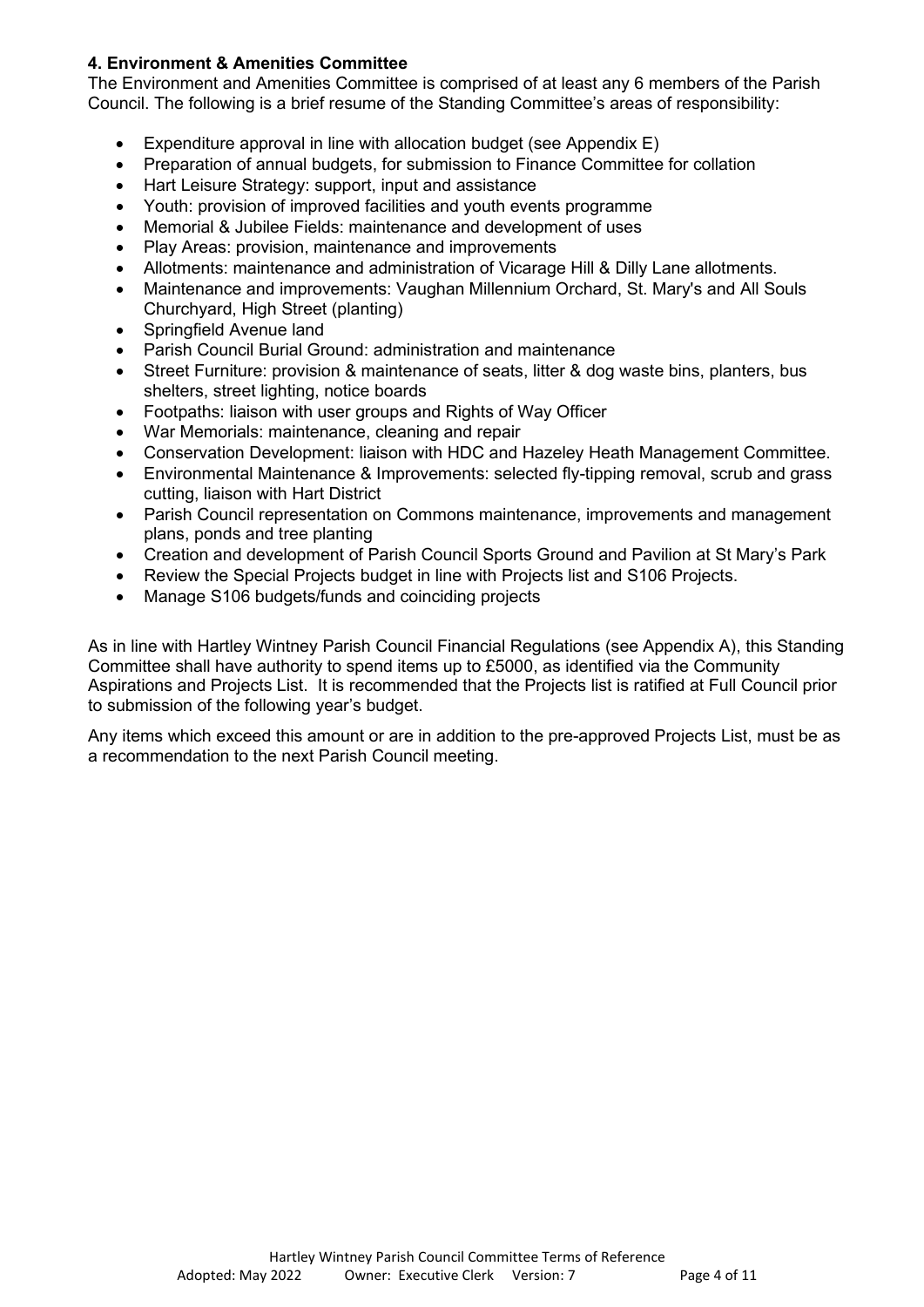### **5. Staffing Committee**

The Staffing Committee is comprised of up to any 6 members of the Parish Council and should include the Chairmen from the Finance Committee and Policy Working Party. Where the nature of the discussion is deemed confidential under section 1(2) of the Public Bodies (Admission to Meetings) Act 1960, the agenda item will be closed to the public. One meeting will be held every year to review all staff contracts, job descriptions and payscales. The Staffing Working Party reports to this Committee and non-public meetings will be convened as and when necessary, e.g. to deal with grievance or disciplinary matters; for staff recruitment; or to deal with other emerging personnel matters. Recommendations will then be made to the Staffing Committee as appropriate.The following is a brief resume of the Standing Committee's areas of responsibility:

- Expenditure approval in line with allocation budget (see Appendix B)
- Managing staff recruitment including advertising, selecting and interviewing candidates and to make an appointment within budgetary constraints. To form a recruitment panel when required consisting of up to 3 committee members plus the Executive Clerk, via the Staffing Working Party
- Overseeing the disciplinary process in accordance with the Council's disciplinary procedure
- Overseeing the grievance process in accordance with the Council's grievance procedure
- Managing any process leading to dismissal of staff including redundancy
- To make recommendations to the Finance Committee for the review of staff salary payscales for all staff
- To provide guidance and support to the Executive Clerk and their Team, as required and when appropriate.
- To deal with any other matter that a meeting of the Full Council considers appropriate to be referred to the Staffing Committee

Appeals relating to disciplinary, grievance or pay decisions will be heard in line with the relevant procedures by 3 members of the Council, plus the Executive Clerk where appropriate, who have not been previously involved in the matter and which may include members of the Staffing Committee. Due to the timings stipulated in the Council's relevant employment policies the appeals panel will be organised directly between the Committee members.

As in line with Hartley Wintney Parish Council Financial Regulations (see Appendix A), this Standing Committee shall have authority to spend items up to £5000, as identified via the Community Aspirations and Projects List. It is recommended that the Projects list is ratified at Full Council prior to submission of the following year's budget.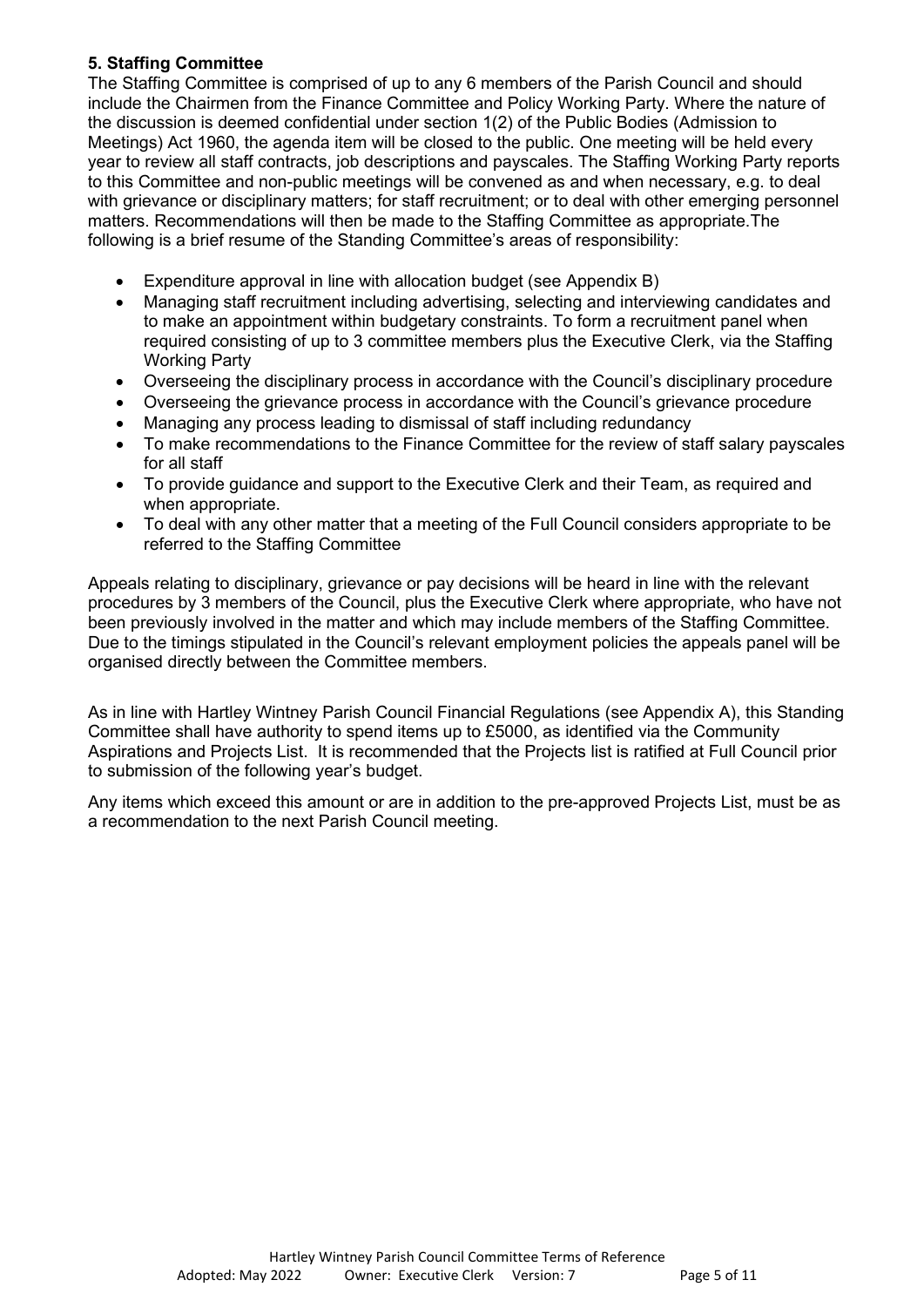#### **6. Policy Working Party**

The Policy Working Party is comprised of at least 5 members plus the Deputy Clerk. It is recommended that the Policy Working Party is not comprised wholly of members who are also on the Finance Committee in the interests of transparency. The following is a brief resume of the Policy's Working Party areas of responsibility:

- Maintenance and monitoring of Policy Documents (Standing Orders & Financial Regulations remain the responsibility of the Executive Clerk)
- Distribution of Policy documents to be produced or updated by relevant Committees
- Publication Scheme & Complaints Procedure
- Health & Safety Policy
- Victoria Hall Charity Management Committee liaison
- Parish Council Compliance (as directed by the Executive Clerk)

#### **There is no budget of financial delegation allocated to this Working Party.**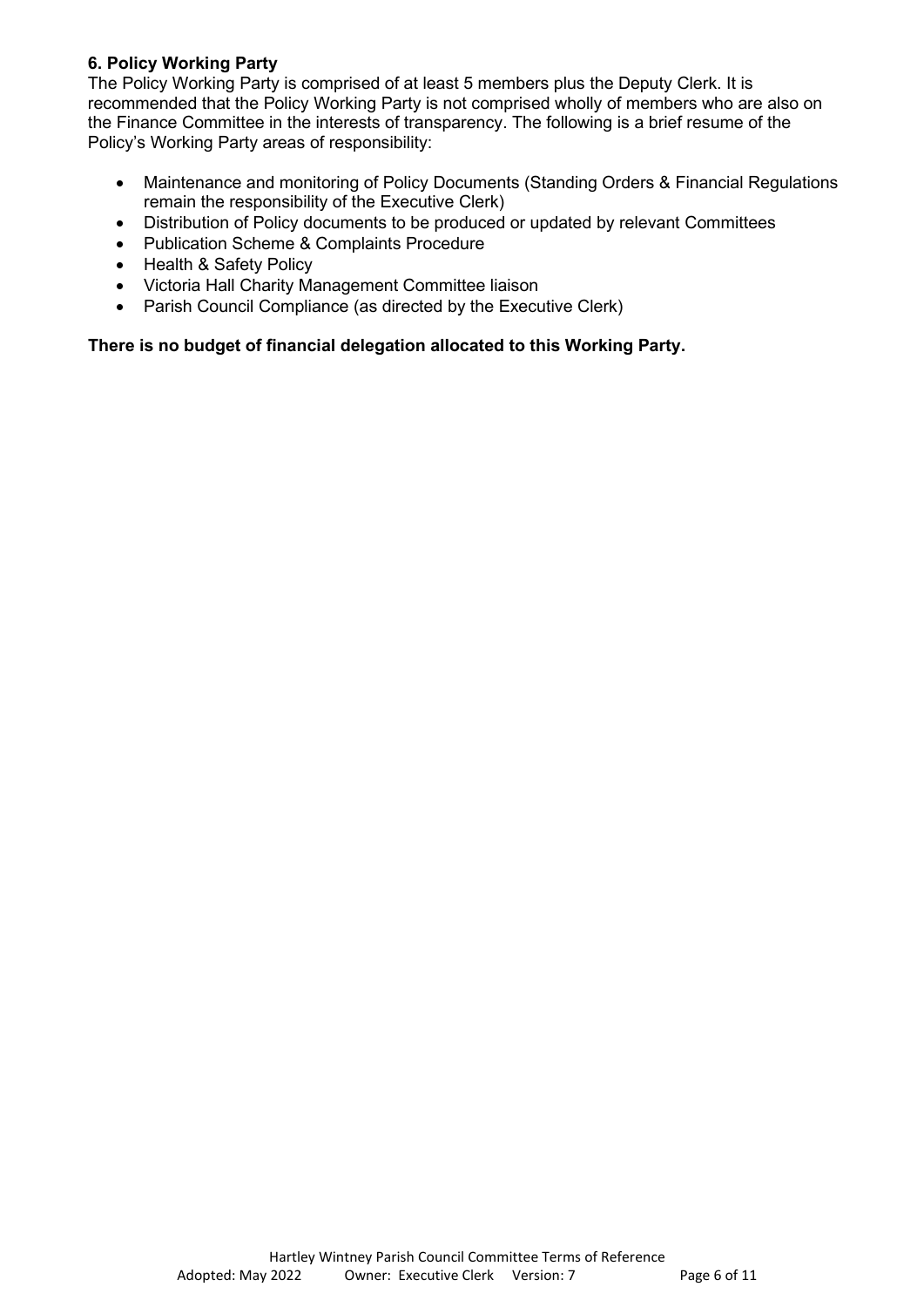#### **Additional information**

For further information, please contact the Executive Clerk or the Chairman of the Policy Working Party.

#### **Amendment Record**

| Version 1: | Adopted by Full Council $-9th$ May 2013                   |
|------------|-----------------------------------------------------------|
| Version 2: | Adopted by Full Council - 5 <sup>th</sup> March 2018      |
| Version 3: | Adopted by Full Council - 14th May 2018                   |
| Version 4: | Adopted by Full Council - 4th February 2019               |
| Version 5: | Adopted by Full Council $-7$ <sup>th</sup> September 2020 |
| Version 6: | Adopted by Full Council $-5$ <sup>th</sup> May 2021       |
| Version 7: | Adopted by Full Council $-9th$ May 2022                   |

# **Appendix A;**

HWPC Financial Regulations section;

- 1. BUDGETARY CONTROL AND AUTHORITY TO SPEND
- 1.1. Expenditure on revenue items may be authorised up to the amounts included for that class of expenditure in the approved budget. This authority is to be determined by:
	- the council for all items over £5,000 (except in case of Finance Committee which is (£15000);
	- a duly delegated committee of the council for items over £1000; or
	- the Clerk, in conjunction with Chairman of Council or Chairman of the appropriate committee, for any items below £1000.

Such authority is to be evidenced by a Minute or by an authorisation slip duly signed by the Executive Clerk, and where necessary also by the appropriate Chairman.

Contracts may not be disaggregated to avoid controls imposed by these regulations.

1.2. No expenditure may be authorised that will exceed the amount provided in the revenue budget for that class of expenditure other than by resolution of the council, or duly delegated committee. During the budget year and with the approval of council having considered fully the implications for public services, unspent and available amounts may be moved to other budget headings or to an earmarked reserve as appropriate ('virement').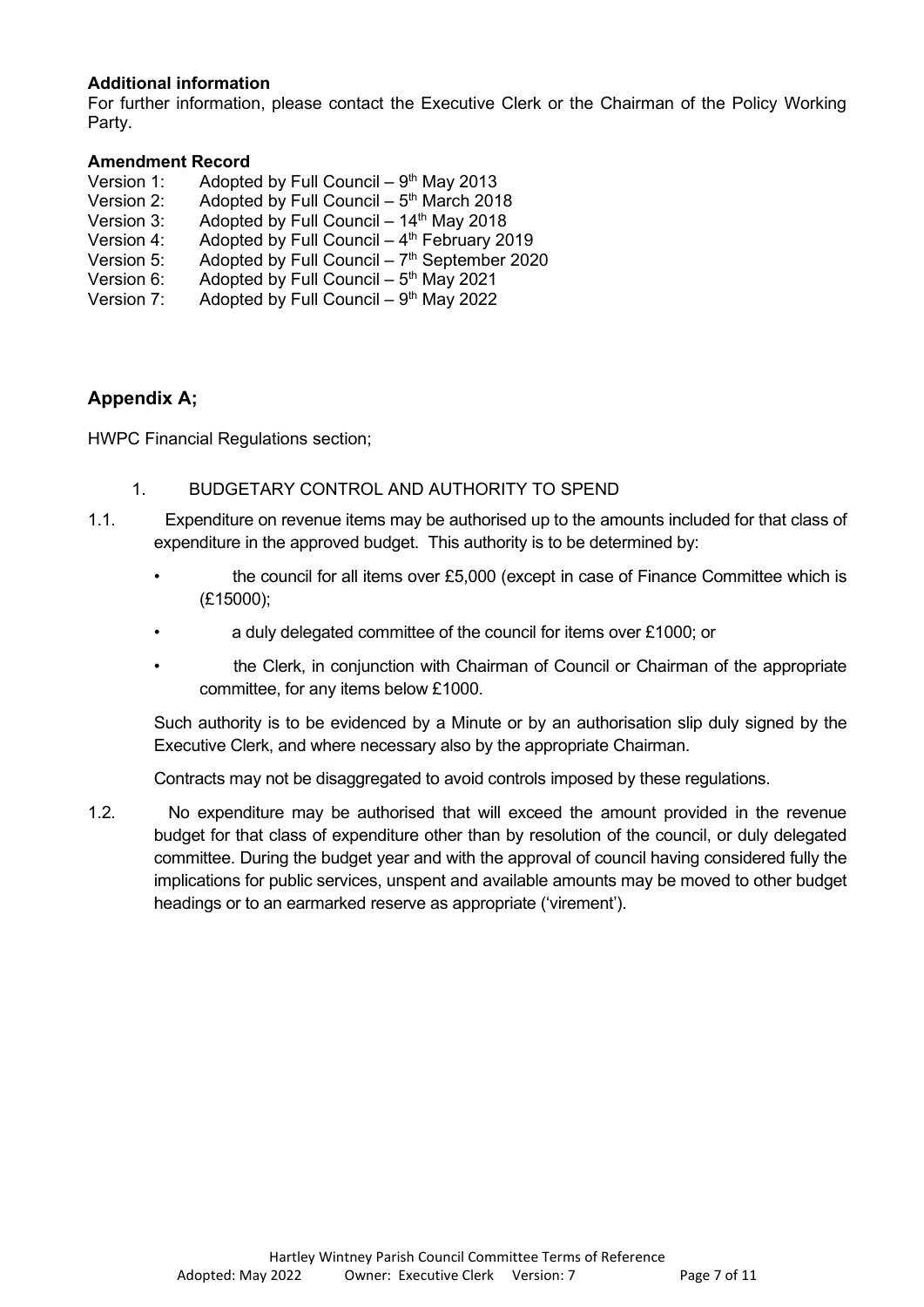# **Appendix B – Full Council & Staffing Committee Budget 22/23**

|                              |                                     | 2022/23       |                                                                                                |
|------------------------------|-------------------------------------|---------------|------------------------------------------------------------------------------------------------|
|                              |                                     | <b>BUDGET</b> | Comments                                                                                       |
|                              |                                     |               |                                                                                                |
|                              |                                     |               |                                                                                                |
|                              | FULL COUNCIL (& STAFFING COMMITTEE) |               |                                                                                                |
| 100                          | <b>COUNCIL ADMINISTRATION</b>       |               |                                                                                                |
|                              | 4000 STAFF SALARIES                 |               | 105,000   Includes annual uplift for 21/22, min. wage increase & additional resource           |
|                              | 4005 HMRC & PAYROLL COSTS           | 8.000         |                                                                                                |
|                              | 4030 INSURANCES                     | 4,000         |                                                                                                |
|                              | 4051 OFFICE IT UPGRADE              |               | 7,500 Annual licensing and IT Technical Support plus additional software                       |
|                              | 4120 OFFICE SUPPLIES/ADMIN COSTS    |               | 2,000   Includes telephone/broadband, printer charges, stationery and general office supplies. |
|                              | <b>Total</b>                        |               |                                                                                                |
|                              | <b>Expenditure</b>                  | 126,500       |                                                                                                |
|                              |                                     |               |                                                                                                |
|                              | <b>STAFFING COMMITTEE</b>           |               |                                                                                                |
|                              | 4010 STAFF TRAINING & RECRUITMENT   |               | 1,500 Annually review as per needs                                                             |
|                              | 4020 COUNCILLOR TRAINING            |               | 3,000 Annually review as per needs                                                             |
|                              | 4040 PENSIONS                       | 3.000         |                                                                                                |
|                              | <b>Total</b>                        |               |                                                                                                |
|                              | <b>Expenditure</b>                  | 7,500         |                                                                                                |
|                              |                                     |               |                                                                                                |
| 100                          | <b>Net Expenditure</b>              | 134,000       |                                                                                                |
| <b>FULL COUNCIL</b>          |                                     |               |                                                                                                |
| 110                          | <b>SPECIAL PROJECTS</b>             |               |                                                                                                |
|                              | 4025 WAR MEMORIAL WORK              |               | 0 Annual maintenance paid as required from EMR                                                 |
|                              | 4055 QPS CHARTER/ ELECTION COSTS    |               |                                                                                                |
|                              | 4060 WEBSITE COSTS                  |               | 1,500 Annual hosting and maintenance charge of £1400                                           |
|                              | 4065 PARKING BAYS (RED)             |               | 8,500 Review in year for use v's cost                                                          |
|                              | 4085 COVID RESPONSE                 |               | 0 Transfer from EMR / General reserves                                                         |
|                              | 4095 UNSPECIFIED PROJECTS           | $\Omega$      |                                                                                                |
|                              | <b>Total Expenditure</b>            | 10.000        |                                                                                                |
|                              |                                     |               |                                                                                                |
|                              | 1200 GRANTS INC. NEIGHBOURHOOD P.   | $\mathbf 0$   |                                                                                                |
|                              | <b>Total Income</b>                 | $\mathbf{0}$  |                                                                                                |
|                              |                                     |               |                                                                                                |
|                              | 110 Net Expenditure                 | 10.000        |                                                                                                |
|                              |                                     |               |                                                                                                |
|                              | <b>Full Council - Expenditure</b>   | 144,000       |                                                                                                |
| <b>Full Council - Income</b> |                                     |               |                                                                                                |
|                              | Net Expenditure over Income         | 144,000       |                                                                                                |
|                              |                                     |               |                                                                                                |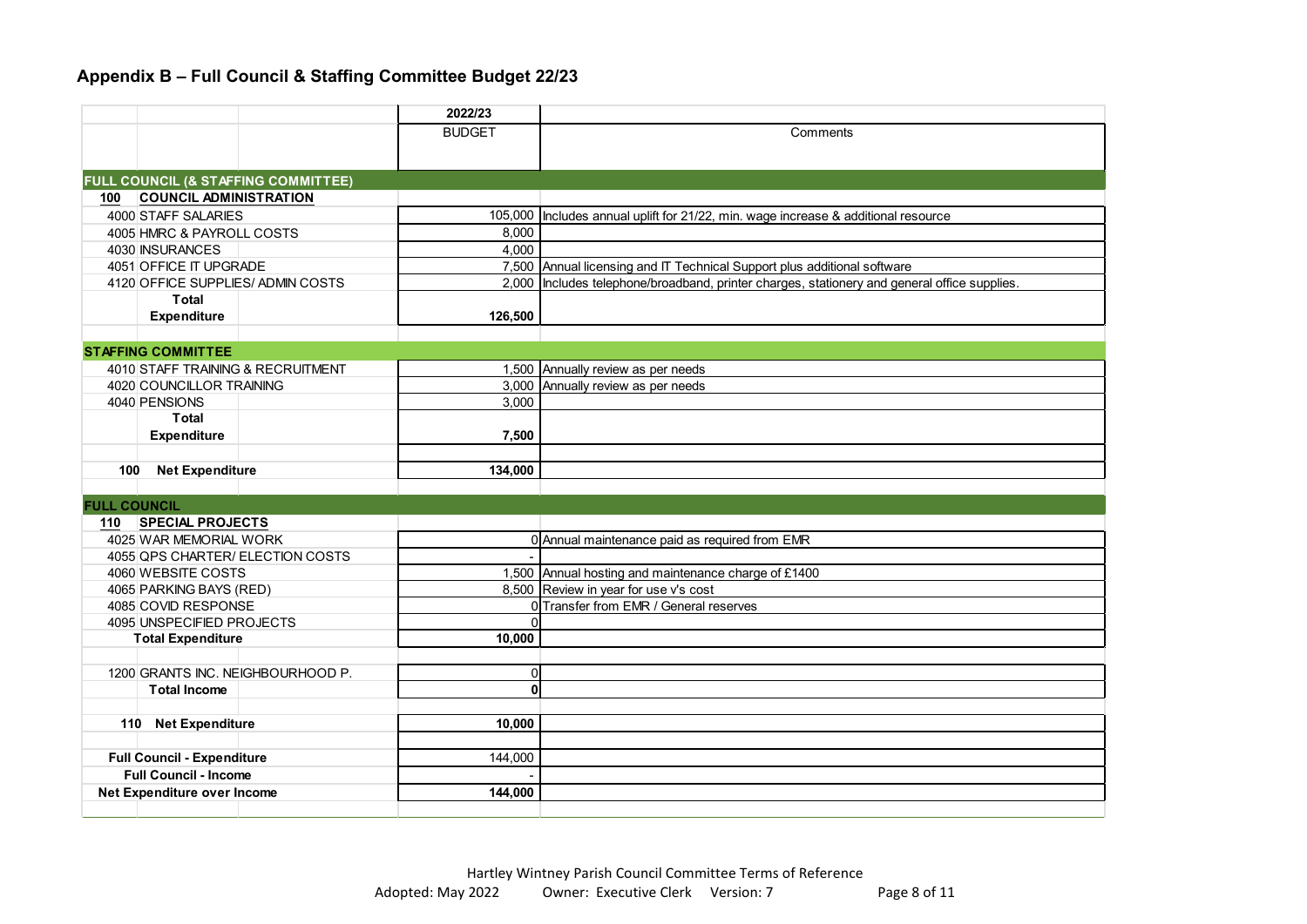# **Appendix C – Finance Committee Budget 22/23**

|                                        | <b>FINANCE COMMITTEE</b>            |             |                                                                    |
|----------------------------------------|-------------------------------------|-------------|--------------------------------------------------------------------|
| <b>200</b>                             | <b>GENERAL FINANCE</b>              |             |                                                                    |
|                                        | 4100 PUBLIC WORKS LOAN REPAYMT      |             | 4,025 Set amount not to be changed                                 |
|                                        | 4105 GRANTS & DONATIONS (S137)      |             | ONLY BUDGET WHAT WILL BE SPENT                                     |
|                                        | 4130 ACCOUNTANCY & AUDIT            | 2,000       |                                                                    |
|                                        | 4135 BANK CHARGES                   | 600         |                                                                    |
|                                        | 4140 ANNUAL SUBSCRIPTIONS           |             | 2,500 Details as per provision in May 21                           |
|                                        | 4300 LEGAL/ PROFESSIONAL SERVICES   |             | 7,500 Additional contracts and legal advise for projects this year |
|                                        | <b>Total Expenditure</b>            | 16,625      |                                                                    |
|                                        |                                     |             |                                                                    |
|                                        | 1076 PRECEPT                        |             |                                                                    |
|                                        | 1090 INTEREST RECEIVED              | 100         |                                                                    |
|                                        | 1200 GRANTS INC. NEIGHBOURHOOD PLAN | 0           |                                                                    |
|                                        | 1201 GRANT INCOME S106              | $\mathbf 0$ |                                                                    |
|                                        | <b>EVENT INCOME</b>                 |             | 5000 Target income                                                 |
|                                        | 1241 UNPLANNED INCOME               | $\Omega$    |                                                                    |
|                                        | <b>Total Income</b>                 | 5,100       |                                                                    |
|                                        |                                     |             |                                                                    |
|                                        | 200 Net Expenditure                 | 11,525      |                                                                    |
|                                        |                                     |             |                                                                    |
| 220                                    | <b>ASSET MGMT</b>                   |             |                                                                    |
|                                        | LPC - UTILITIES & SERVICES          |             | 6,200 $\left  \right $ £4000 resource cost is included in 4000     |
|                                        | LPC - MAINTENANCE & REPAIR          | 2,300       |                                                                    |
|                                        | LPC - CLEANING                      | 2,000       |                                                                    |
|                                        |                                     |             |                                                                    |
|                                        | 4050 SEASONAL EVENTS                |             | 30,000 MOVED FROM E&A & reduced down                               |
|                                        | <b>Total Expenditure</b>            | 40,500      |                                                                    |
|                                        |                                     |             |                                                                    |
|                                        | LPC - INCOME CLUBS                  | 900         |                                                                    |
|                                        | LPC - INCOME BOOKINGS               | 5,500       |                                                                    |
|                                        | <b>Total Income</b>                 | 6,400       |                                                                    |
|                                        |                                     |             |                                                                    |
|                                        | 220 Net Expenditure                 | 34,100      |                                                                    |
|                                        |                                     |             |                                                                    |
| <b>Finance - Expenditure</b><br>57,125 |                                     |             |                                                                    |
| Finance - Income                       |                                     | 11,500      |                                                                    |
| Net Expenditure over Income<br>45,625  |                                     |             |                                                                    |
|                                        |                                     |             |                                                                    |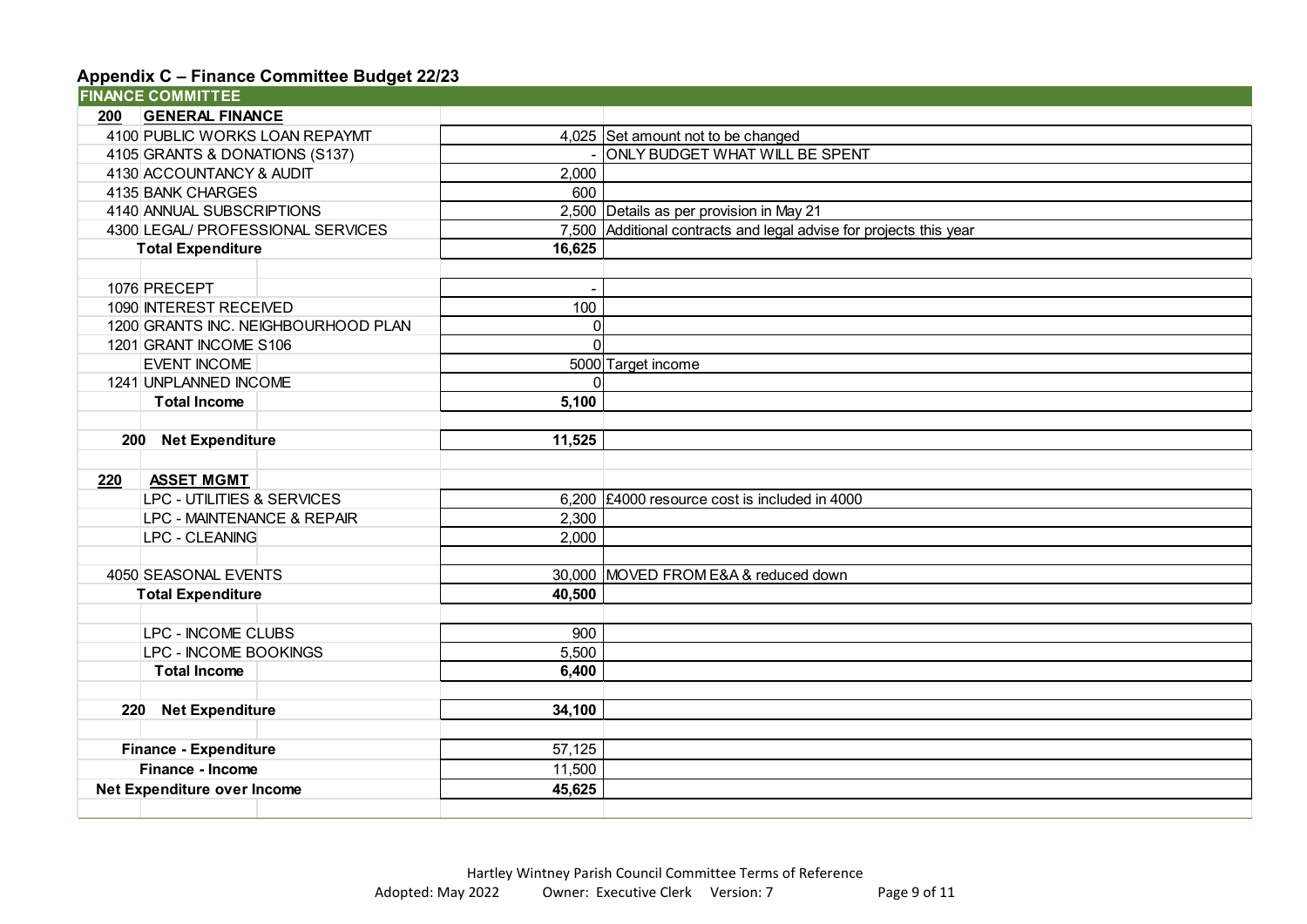# **Appendix D – Planning & Infrastructure Committee Budget 22/23**

|     | <b>PLANNING COMMITTEE</b>               |                                            |                                                                                                  |
|-----|-----------------------------------------|--------------------------------------------|--------------------------------------------------------------------------------------------------|
| 430 | <b>COMMUNITY BUILDINGS</b>              | All buildings split out as separate assets |                                                                                                  |
|     |                                         |                                            |                                                                                                  |
|     | 4540 PUBLIC TOILET UTILITIES            |                                            | 1,900 DOUBLE COSTS TO DATE PLUS 3% INFLATION                                                     |
|     | 4545 PUBLIC TOILET MTNCE & REPAIRS      | 1.600                                      |                                                                                                  |
|     | 4550 PUBLIC TOILET CLEANING             | 4,000                                      |                                                                                                  |
|     |                                         |                                            |                                                                                                  |
|     | 4600 PARISH OFFICE RENOVATION           |                                            | Transfer from reserves or S106 if required                                                       |
|     |                                         |                                            |                                                                                                  |
|     | 4640 AHALL UTILITIES                    |                                            | 3,000 DOUBLE COSTS TO DATE PLUS 3% INFLATION                                                     |
|     | 4645 AHALL MTNCE & REPAIRS              | 1,500                                      |                                                                                                  |
|     | 4650 PARISH OFFICE CLEANING             | 1.400                                      |                                                                                                  |
|     |                                         |                                            |                                                                                                  |
|     | 4150 PALE LANE UNIT RENTAL              |                                            | 5.000 MOVE FROM CC 200                                                                           |
|     | 4740 PALE LANE UTILITIES                |                                            | 400 DOUBLE COSTS TO DATE PLUS 3% INFLATION                                                       |
|     | 4745 PALE LANE MTNCE & REPAIRS          | 250                                        |                                                                                                  |
|     | 4750 PALE LANE CLEANING                 | $\sim$                                     |                                                                                                  |
|     | <b>Total Expenditure</b>                | 19,050                                     |                                                                                                  |
|     |                                         |                                            |                                                                                                  |
|     | 1430 APPLETON HALL INCOME               |                                            | 0 Future income to be retained under management arrangement with Victoria Hall Charity           |
|     | <b>Total Income</b>                     | $\mathbf{o}$                               |                                                                                                  |
|     |                                         |                                            |                                                                                                  |
| 430 | <b>Net Expenditure</b>                  | 19,050                                     |                                                                                                  |
|     |                                         |                                            |                                                                                                  |
| 440 | <b>COMMUNITY BUS</b>                    |                                            |                                                                                                  |
|     |                                         |                                            |                                                                                                  |
|     | 4000 STAFF SALARIES                     |                                            | 18,360 NEW MONTHLY AVE. IS £1500 PLUS 2% INFLATION                                               |
|     | 4580 COMMUNITY BUS INCIDENTALS          |                                            | 2,000 Does NOT contain any salary costs                                                          |
|     | 4585 COMMUNITY BUS FUEL                 | 3.000 EST.                                 |                                                                                                  |
|     | 4590 COMMUNITY BUS MTNCE & REPAIRS      |                                            | 3,000 MAINTENANCE CONTRACT                                                                       |
|     | 4595 COMMUNITY BUS INSURANCE            |                                            | 3,000 Increase due to higher value of vehicle                                                    |
|     | 4570 COMMUNITY BUS VEHICLE SINKING FUND |                                            | Apr-23                                                                                           |
|     | <b>Total Expenditure</b>                | 29,360                                     |                                                                                                  |
|     |                                         |                                            |                                                                                                  |
|     |                                         |                                            | TARGET EARNINGS however COVID restrictions on passenger numbers may well be with us into         |
|     |                                         |                                            | the next Financial Year - 1m+, mask wearing and extra cleaning; Fares are increased to standard  |
|     |                                         |                                            | £6.50. Actual to users of the door to door are £3.25 assuming HCC continue with 25% subsidy and  |
|     | 1440 FARE INCOME                        |                                            | 6,750 HWPC subsidise 25%                                                                         |
|     |                                         |                                            | AS PER AGREEMENT - RMO pay the annual £2000 minimum usage charge but do not exceed               |
|     |                                         |                                            | 2000 miles usage; Continued provision of free transport for Community Kitchen and village old    |
|     | 1441 ROSIE MINIBUS CONTRIBUTION         |                                            | 2,000 people events without additional driver costs                                              |
|     | 1443 BUS SERVICE OPERATORS GRANT        |                                            | 1,100 Figures remain unchanged                                                                   |
|     | 1444 CONCESSIONARY FARES                | 2,250                                      |                                                                                                  |
|     |                                         |                                            |                                                                                                  |
|     | 1442 UNSPECIFIED CONTRIBUTIONS          |                                            | 2,000 ADDITIONAL FUNDING TARGET - Income from an alternative source such as Hook PC could be obt |
|     |                                         |                                            |                                                                                                  |
|     |                                         |                                            |                                                                                                  |
|     | <b>Total Income</b>                     | 14,100                                     |                                                                                                  |
|     |                                         |                                            |                                                                                                  |
|     | 440 Net Expenditure                     | 15,260                                     |                                                                                                  |
| 450 | <b>COMMUNITY PLANS</b>                  |                                            |                                                                                                  |
|     |                                         |                                            |                                                                                                  |
|     | 4610 CONSERVATION AREA REVIEW           |                                            | 1,000   If more funding required, transfer from general reserves                                 |
|     | <b>CONSULTANCY FEES / PROJECT</b>       |                                            | £5000 TO BE MOVED FROM RESERVES                                                                  |
|     | <b>Total Expenditure</b>                | 1,000                                      |                                                                                                  |
|     |                                         |                                            |                                                                                                  |
| 450 | <b>Net Expenditure</b>                  | 1,000                                      |                                                                                                  |
|     |                                         |                                            |                                                                                                  |
|     | <b>PLANNING - Expenditure</b>           | 49,410                                     |                                                                                                  |
|     | <b>PLANNING - Income</b>                | 14.100                                     |                                                                                                  |
|     | Net Expenditure over Income             | 35,310                                     |                                                                                                  |
|     |                                         |                                            |                                                                                                  |
|     |                                         |                                            |                                                                                                  |